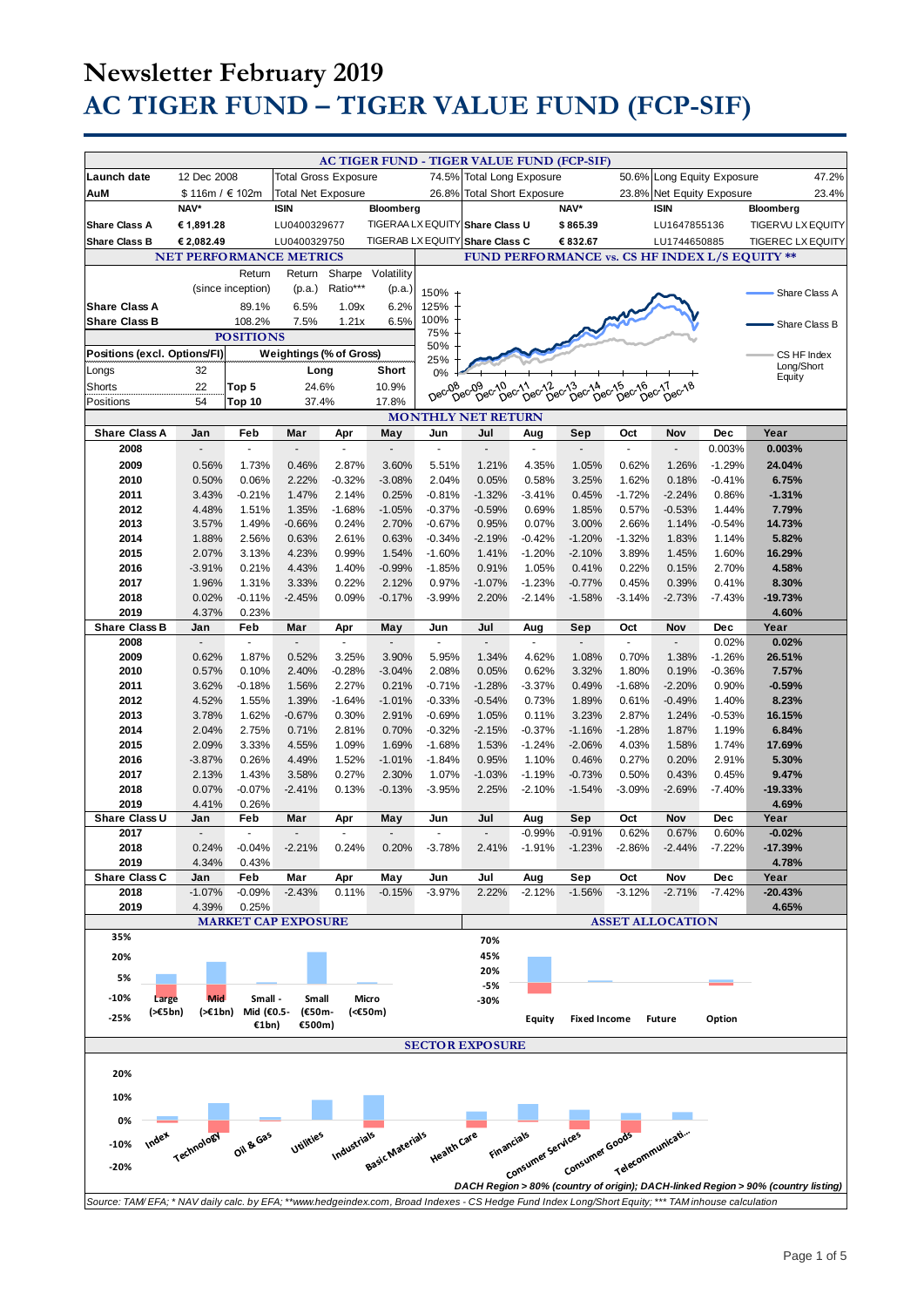## **Tiger Value Fund – February 2019**

### **O Returns: +0.23% (class A)/+0.26% (class B)/+0.43% (class U)**

In February, the Tiger Value Fund ("TVF") had a net return of  $+0.23\%$  for share class A and  $+0.26\%$ for share class B, making a cumulative net return of +4.60%/+4.69% for share class A and B for the year-to-date and +89.1%/+108.2% since inception (share class A/B). Our FX hedged USD share class U had a net return of +0.43% in February, making a cumulative net return of 4.78% for the year to date.

### **O Commentary: Low net exposure - positive catalysts ahead**

In February we kept our low average net equity exposure of around 25% which was very favorable at the start of the month during the sell-off when the TVF was stable with no draw down but also so far we couldn´t participate in the upswing. We had to sell some of our long positions and temporarily even went short as we expect some disappointments which also lowered our net exposure. Overall the market performance was very narrow with a few stocks performing very well while others are down or only slightly up for the year to date. Also some of our long positions haven´t performed this year as positive catalysts still have to materialize.

Our top long performers were Bayer (+24bp), PNE Wind (+19bp) and EnergieKontor (+16bp). On the negative side we lost 30bp on Ferratum which consolidated after the good performance in January. We are confident that we will see positive attributions from Ferratum over the coming months as we expect significant profit growth for 2019.

We believe Bayer´s share price seems to include minimal expectations of a win of the first "bellwether Glyphosate trial" which started on Monday, 25 February. In contrast to the market we see a high probability that Bayer will win the first trial of the year, also because the judge has split the trial into two phases. In the first phase the lawyers of the plaintiff need to prove that Roundup caused the plaintiffs cancer which will be a challenge as the plaintiff had Hepatitis C for many years that at least doubles the risk of developing cancer. The second part would look at Bayer's liability and punitive damages. We anticipate a verdict on the first phase of the case within three weeks and swapped most of our Bayer cash equity position into call options. As a result we have very limited downside but keep the upside. We expect a significant positive share price reaction once it's clear that Bayer will win the first trial. Bayer trades at just 7x of its 2022 EPS guidance, so the risk/reward looks very favorable. Also at a few other positions we have identified positive short term catalyst which makes us confident for the coming months.

Our single short book slightly burdened the performance with 3bp (average single short exposure was 23.9%) and our DAX Future and Put Option hedges cost us 2bp as we covered our DAX Futures during the sell-off. Although some of our single shorts burdened our performance due to the overall positive market performance we also had a few shorts with negative surprises that we were able to recoup most of our hedging costs.

#### **O Outlook: Asymmetrical risk reward ahead**

In February, global equity markets gained further with the MSCI World Index advancing +2.8% and the DAX increasing +3.1% as investors gained confidence that a US/China trade deal is imminent. In contrast, earnings momentum has continued to slow with the STOXX Europe 600 Q4 2018 earnings growth now expected to come in at  $+2.6\%$  vs.  $+14.4\%$  in Q3 2018. Expectations for Q1 2019 has similarly crashed to now a mere  $+2.1\%$  vs. expectations of  $+11\%$  in early October. Earnings expectations for 2019 as a whole is now +4%. In addition, leading indicators such as the manufacturing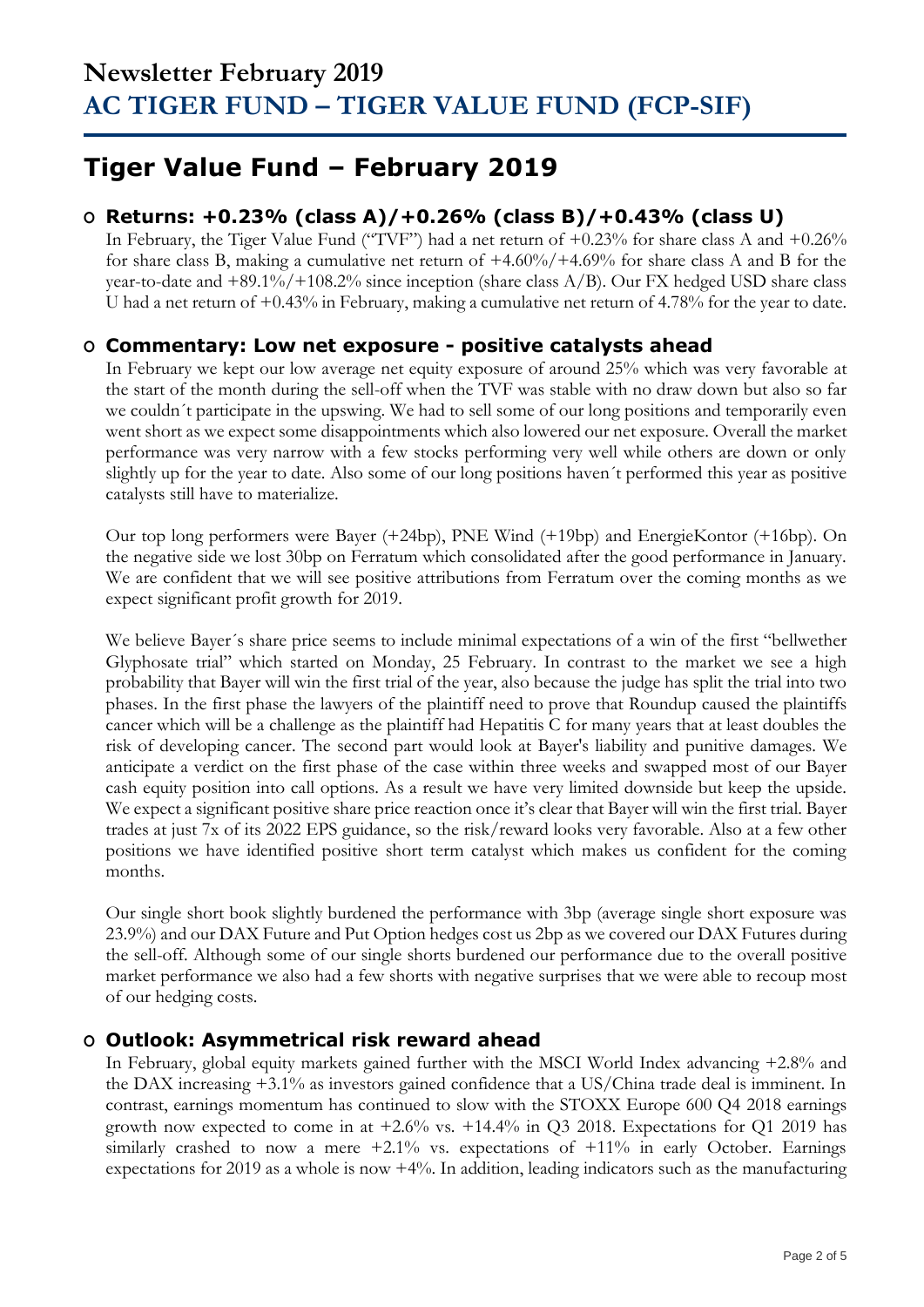PMI continued to deteriorate in February with the Markit/BME Germany Manufacturing PMI index falling to a 6 year low of 47.6 in February.

At the end of 2018 we were positive on the prospects for equity market returns broadly as the markets were oversold, valuations were cheap and a lot of negativity (including further earnings erosion) was discounted creating a favorable asymmetric risk reward situation. Now on the other hand, after a strong market recovery at the beginning of 2019, the risk reward situation is becoming asymmetrical for several strong performing stocks in an unfavorable way.

In the case of a favorable outcome in the US/China trade dispute, or in the Brexit negotiations, we may see further near term upside potential in European equity markets but the attention will soon thereafter turn to the overall weakening economy and the rising cost pressure already squeezing corporate profit margins. We have seen numerous profit warnings at the start of 2019 where companies are already seeing diminished margins despite a still growing revenue base. In the case of a weak, or no US/China trade deal or hard Brexit, there will be a negative market reaction in our opinion.

Due to the current unfavorable risk reward situation and the uncertain outcome of the US/China trade dispute and Brexit negotiations we decided to continue to run the Fund at a lower net equity exposure of around 25-35%. Our long and short ideas will continue to be the main driver for our net exposure in the coming months with the aim to participate in equity market upswings but to be protected on the downside.

### *The Tiger Value Fund Desk, 5th March 2019*

 **Matthias Rutsch Marc Schädler Peter Irblad**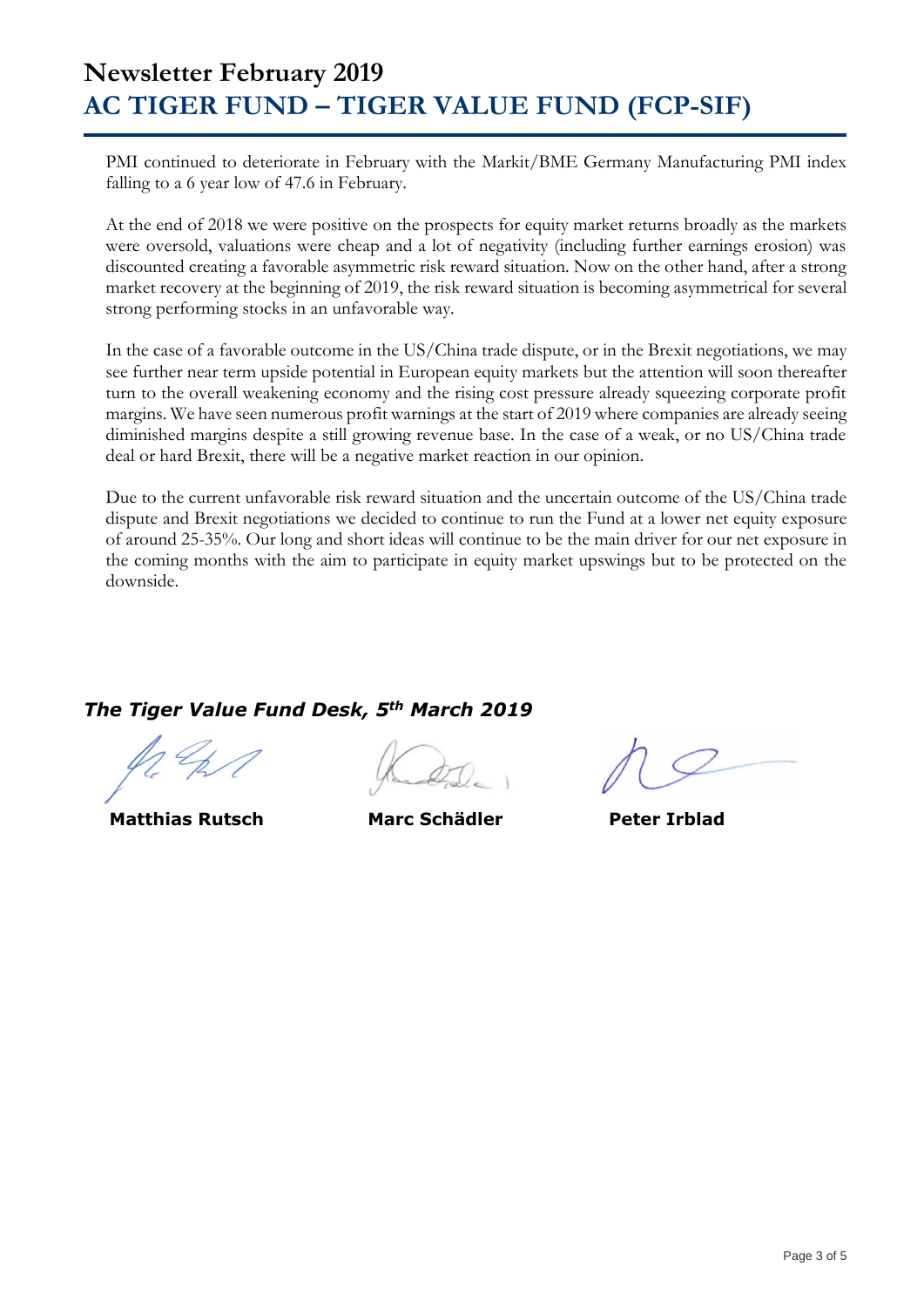#### **Objectives**

The objective is to identify undervalued companies with external catalysts and/or initiate pro-active measures to create shareholder value. The fund aims for a 5 year return of 10-15% p.a. with strong focus on capital preservation.

#### **Investment Strategy**

The Investment Advisor is a specialized fundamental European long/short equity investment manager. The investment philosophy is based on seeking out undervalued value creating companies where we see upcoming catalysts and/or value creation measures that could improve the intrinsic value of the company and drive shareholder returns. At the same time we seek to profit from identifying overvalued value destroying companies where the intrinsic value is continuously being eroded. For each position we perform a detailed analysis including a 360 degree research process and 10 point scoring system (further details are available in our DDQ of investor presentation). The managers foresee a direct dialog with the company as well as with other shareholders to support management to initiate value creating measures. Their partner network i.e. other shareholders, consultants, sector experts, media etc. will help to impact positive change.

The fund intends to engage in 20-40 long investments (excl. residual positions, options and fixed income) with a target net long exposure of around 20-50%. The geographic focus is likely to be Germany, Switzerland and Austria.

| <b>Fund Information</b>   |                             | <b>Fee Structure and Risk Management</b> |                        |
|---------------------------|-----------------------------|------------------------------------------|------------------------|
| Currency                  | EUR.                        | Admin/Custodian Fee                      | Up to 0.49%            |
| Legal Entity              | <b>FCP-SIF</b>              | Advisory (Mgmt) Fee                      |                        |
| <b>Fund Domicile</b>      | Luxembourg                  | Share Class A/U                          | 2.00%                  |
| <b>Fund Structure</b>     | Open-ended multi-class      | Share Class B                            | 1.50%                  |
|                           |                             | Share Class $C^{**}$                     | 1.75%                  |
| Style mandate             | Long/Short and Active Value | Performance Fee                          |                        |
| <b>Investment Minimum</b> |                             | Share Class A/U                          | 20%                    |
| Share Class A/U           | € 125,000 /US-\$ 125,000    | Share Class B/C                          | 15%                    |
| Share Class B/C           | € 5,000,000                 | Hurdle Rate                              | None                   |
| Sub. Frequency            | Monthly                     | High Water Mark                          | Yes.                   |
| Red. Frequency            | Monthly                     | Eligible Investors                       | See Issue Document     |
| <b>Redemption Notice</b>  |                             | Leverage                                 | Maximum 200% of NAV    |
| Share Class A/U           | 5 business days*            | <b>Fund Benchmark</b>                    | CS HF Index L/S Equity |
| Share Class B             | 6 months                    |                                          |                        |
| Share Class C             | 1 month                     |                                          |                        |

\*) The redemption notice has to be send to the Administrator five business days prior to month end (cut-off 5pm). Therefore the redemption term is monthly with a notice period of 5 days. Please see the offering document for further information. \*\*) max. 1.75%

Investors: Sales documents may not be forwarded to investors other than those who meet the 'experienced investor' requirements under the Law of 2007.

#### **Fund Advisor Details and Service Providers**

| <b>Management Company</b>     | Alceda Fund Management SA       |
|-------------------------------|---------------------------------|
| <b>Investment Advisor</b>     | Tiger Asset Management GmbH     |
| <b>Swiss Representative</b>   | <b>ACOLIN Fund Services AG</b>  |
| <b>Prime Broker/Custodian</b> | SEB AB / SEB SA                 |
| <b>Administrator</b>          | European Fund Administration SA |
| <b>Auditor</b>                | PriceWaterhouseCoopers          |